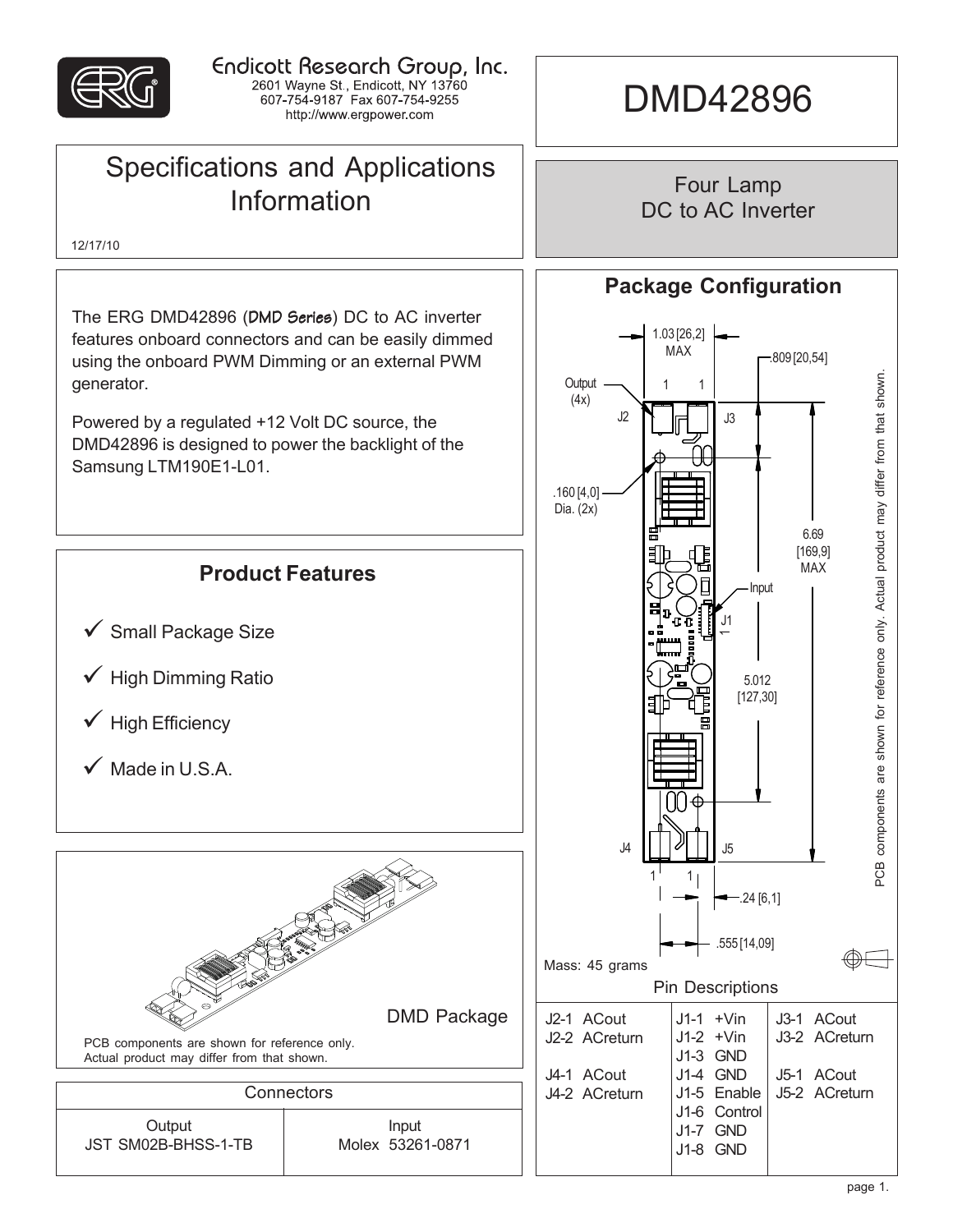

#### **Absolute Maximum Ratings**

| Rating              | Symbol | <b>Value</b>      | <b>Units</b> |
|---------------------|--------|-------------------|--------------|
| Input Voltage Range | in     | $-0.3$ to $+13.2$ | Vdc          |
| Storage Temperature | stg    | $-40$ to $+85$    | ∘C           |

## **Operating Characteristics**

With a load simulating the referenced display and lamp warm-up of 5 minutes. Unless otherwise noted Vin = 12.00 Volts dc and Ta =  $25^{\circ}$ C.

| <b>Characteristic</b>                     | Symbol                                          | Min                      | <b>Typ</b>               | <b>Max</b>               | <b>Units</b>          |  |  |
|-------------------------------------------|-------------------------------------------------|--------------------------|--------------------------|--------------------------|-----------------------|--|--|
| Input Voltage                             | $V_{\underline{\text{in}}}$                     | $+10.8$                  | $+12.0$                  | $+12.6$                  | Vdc                   |  |  |
| Component Surface (note 1)<br>Temperature | $\mathsf{T}_{\mathsf{s}}$                       | $-20$                    | $\overline{\phantom{a}}$ | $+80$                    | $\rm ^{\circ}C$       |  |  |
| Input Current (note 2)                    | $I_{\text{in}}$                                 | $\overline{\phantom{a}}$ | 1.69                     | 1.95                     | Adc                   |  |  |
| Input Ripple Current                      | $I_{\text{rip}}$                                |                          | 20                       |                          | $mA$ <sub>pk-pk</sub> |  |  |
| <b>Operating Frequency</b>                | $\mathsf{F}_\mathsf{o}$                         | 36                       | 41                       | 46                       | kHz                   |  |  |
| (note 3)<br>Minimum Output Voltage        | $V_{\text{out}}$ (min)                          | 1900                     | $\overline{\phantom{a}}$ |                          | <b>Vrms</b>           |  |  |
| Efficiency (note 4)                       | $\eta$                                          | $\overline{a}$           | 92                       |                          | $\%$                  |  |  |
| Output Current (per lamp)                 | $I_{\underline{\text{out}}}$                    | $\overline{\phantom{m}}$ | 6.5                      | $\overline{\phantom{0}}$ | mArms                 |  |  |
| Output Voltage                            | $V_{\underline{out}}$                           | $\overline{\phantom{0}}$ | 720                      | -                        | <b>Vrms</b>           |  |  |
| <b>Enable Pin</b>                         |                                                 |                          |                          |                          |                       |  |  |
| Turn-off Threshold                        | $V_{\underline{t} \underline{h} \underline{f}}$ | <b>GND</b>               | $\overline{\phantom{a}}$ | 0.8                      | Vdc                   |  |  |
| Turn-on Threshold                         | V<br>thon                                       | 2.5                      |                          | Vin                      | Vdc                   |  |  |
| Impedance to Vin                          | $R_{Enable}$                                    |                          | 5.1                      |                          | kOhms                 |  |  |

Specifications subject to change without notice.

(Note 1) Surface temperature must not exceed 80 degrees C; thermal management actions may be required.

(Note 2) Input current in excess of maximum may indicate a load/inverter mismatch condition, which can result in reduced reliability. Please contact ERG technical support.

(Note 3) Provided data is not tested but guaranteed by design.

(Note 4) Efficiency calculated using resistive loads.

#### **Application Notes:**

- 1) The minimum distance from high voltage areas of the inverter to any conductive material should be .12 inches per kilovolt of starting voltage.
- 2) Mounting hardware to be non-conductive.
- 3) Open framed inverters should not be used in applications at altitudes over 10,000 feet.
- 4) ACreturn should be left floating, not grounded.
- 5) Contact ERG for possible exceptions.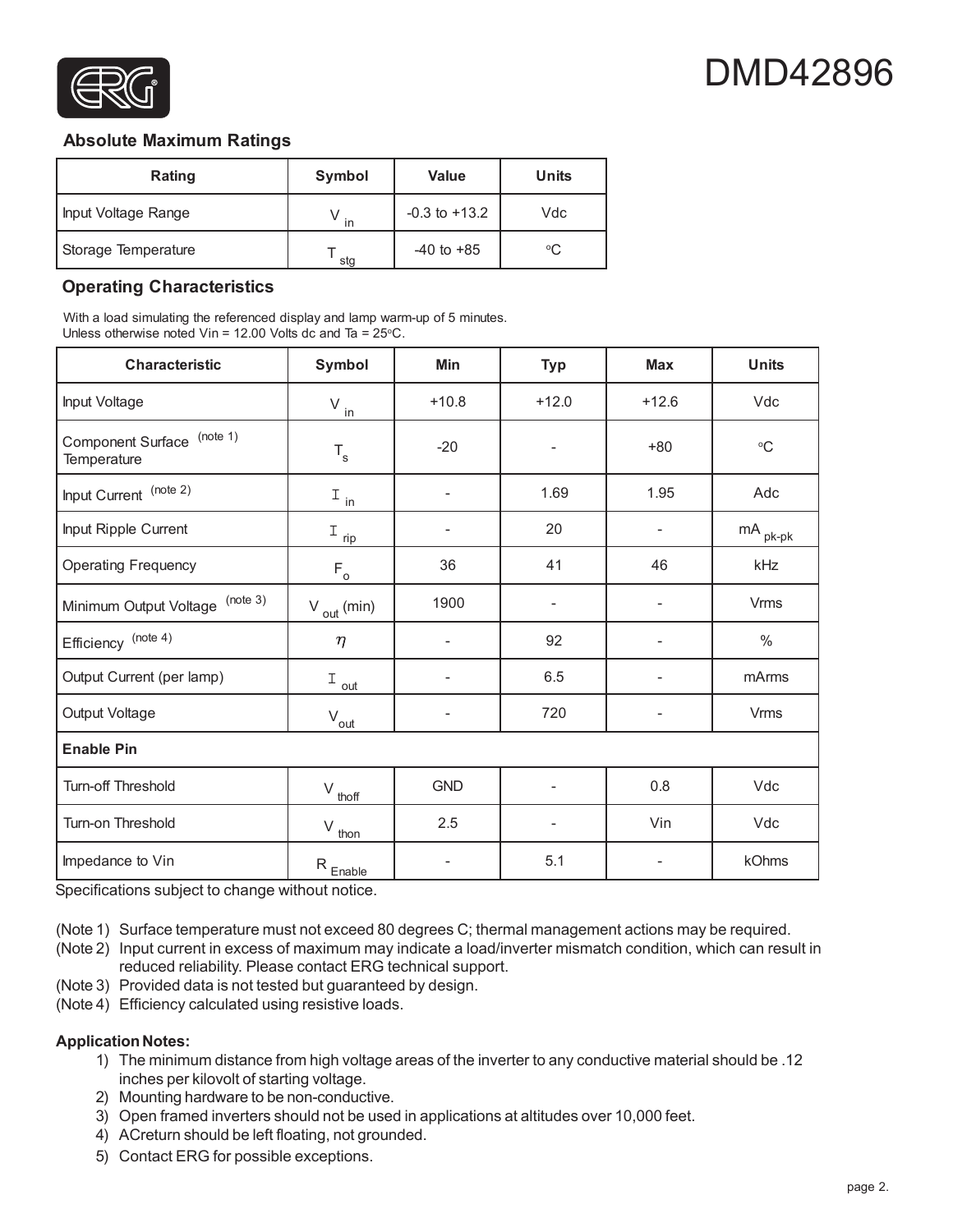



# **Onboard PWM**

Unless otherwise noted Vin = 12.00 Volts DC,  $T_a = 25 \degree C$  and unit has been running for 5 minutes.

| <b>Characteristic</b>      | Symbol | Min                      | <b>Typ</b> | Max | Units |
|----------------------------|--------|--------------------------|------------|-----|-------|
| Frequency                  | pwm    |                          | 160        |     | דה    |
| Control Input Bias Current | cbias  | $\overline{\phantom{a}}$ | -          | 10  | uA    |

#### **Pin Descriptions**

**Vin** Input voltage to the inverter. The two pins should be connected for optimum reliability and efficiency.

- GND Inverter ground. The four pins should be connected for optimum reliability and efficiency.
- **Control** Analog voltage input to the onboard pulse width modulator. Decreasing this voltage increases the ON time of the onboard PWM resulting in increased brightness. The inverter is full ON when this voltage is near inverter ground.
- **Enable** Inverter Enable. Pull this pin low to disable inverter operation. This pin must be high to enable the inverter. The onboard PWM is always utilized.

## **Application information**

The DMD series of inverters is designed to power up to four cold cathode fluorescent lamps. An external analog control interfaces with an onboard pulse width modulator to provide dimming control. The DMD inverter can reliably dim to less than 5% duty cycle.

External shutdown of the inverter is accomplished using the Enable pin. Pulling this pin low (below Vthoff) disables the inverter. Enabling the inverter is accomplished by pulling this pin high (above Vthon).

If analog voltage dimming is required, the analog voltage is applied to the Control pin. Figure 1 shows how to connect the inverter for onboard PWM operation. Graph 1 shows the relationship of PWM duty cycle to input control voltage.

If an external PWM is used, simply connect the Enable pin to the PWM source and connect the Control pin to inverter Ground. If the onboard PWM is used, connect the analog voltage to the Control pin.